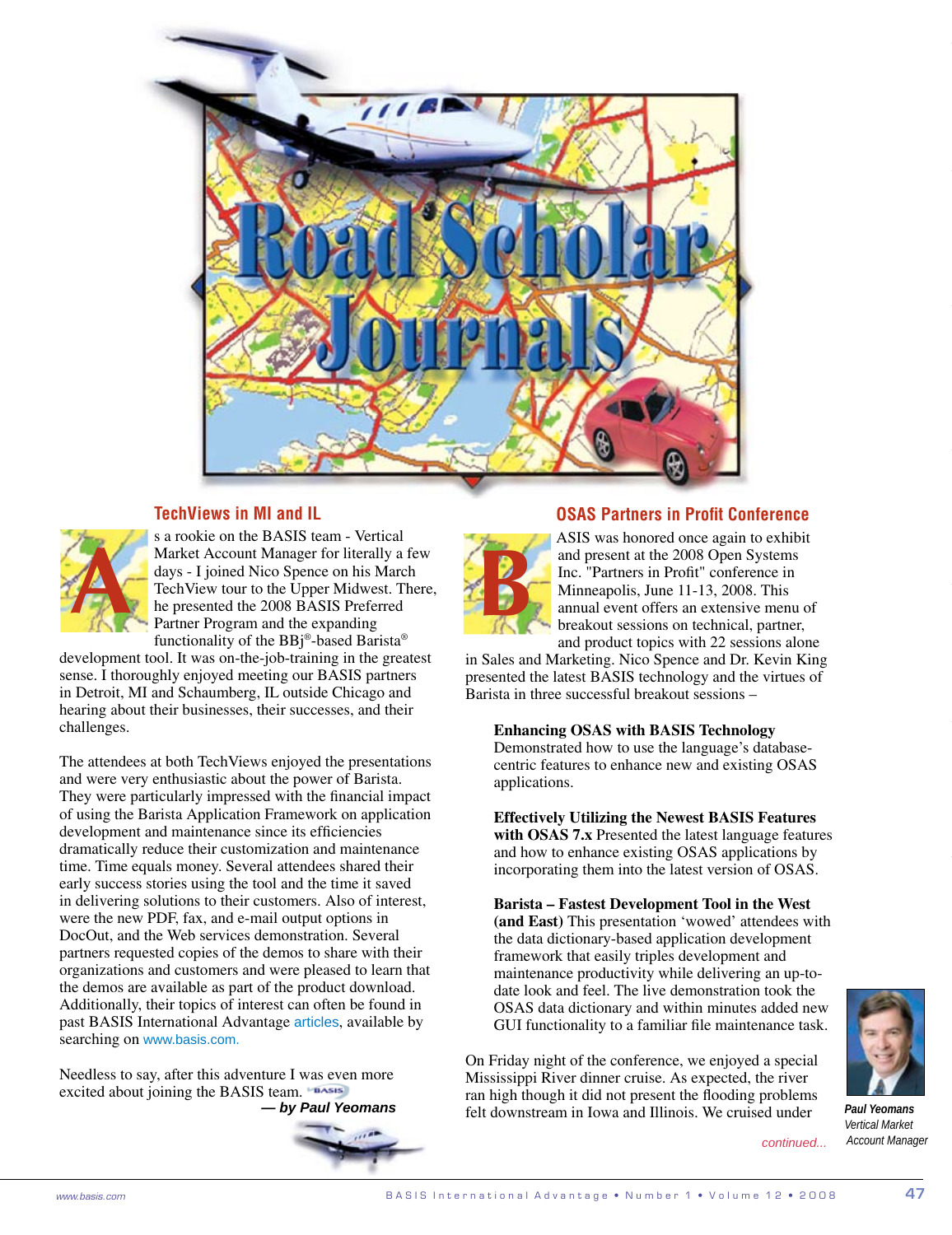

Interstate 35 bridge reconstruction

the enormous Interstate-35 bridge reconstruction - the \$234M project that followed the tragic steel bridge collapse on August 1, 2007. The projected completion date was December 24, but the new concrete bridge actually opened on September 18 (must have used Barista to speed things along!). Under budget and more than three months ahead of schedule, contractors should earn close to \$27 million in incentives by finishing early– food for thought for your next software development project with Barista! Hundreds have worked night and day and most holidays to complete this critical downtown route (note the proximity to Minneapolis in the photo above). *— by Paul Yeomans*





## **Descore Showcase 2008**

he final days of summer and first days of autumn mean it is time for the BASIS distributor in Canada, Descore Inc., to host their annual Descore Showcases. BASIS' newly appointed CEO, Nico Spence, and I traveled to Montreal and Toronto

in mid-September to share all of the exciting product development news with our Canadian neighbors.



*Laurence Guiney Senior Account Manager*



Nico speaks "BBx" in Montreal

Montreal is known as "the beautiful city" or La Belle Ville to the locals and with good reason - its European feel and marvelous architecture certainly did not disappoint. While French is the most common language in Montreal, those in attendance certainly understood that French was not the language that Nico came to speak. Nico was in Montreal, and later Toronto, to speak BBx®!

Nico's presentation, "How To Make BBx Work Smarter Not Harder for You" touched on many subjects including client-side objects, the ESQL file type, the latest version of the Enterprise Manager, and new controls such as sliders and spinners. Nico also covered the latest in BBx development tools such as a preview of the new AppBuilder and the application framework known as Barista®. Nico closed the session with a brief word on the upcoming AddonSoftware conference, AddCon2008, coming to Albuquerque, NM in November.



Toronto at night

All too quickly the trip came to an end, but as Nico and I left Canada, there was a sense of satisfaction that we had imparted a great deal of information on BBx that our customers will be able to use for years to come.  *— by Laurence Guiney*



## **BBj and Barista Make a Splash at CeBIT 2008**

or the first time in several years, BASIS exhibited at the CeBIT tradeshow in Hannover, Germany. Nico Spence, CEO of BASIS International Ltd., and I, along with Andreas Timm and Angela Laermann from our European BASIS operations, teamed up

in March to represent the BASIS products at the largest IT trade show in the world. **F**

Our presentation of BBj® and Barista® fired up the imagination of most of the visitors at the BASIS booth. *continued...*

J O